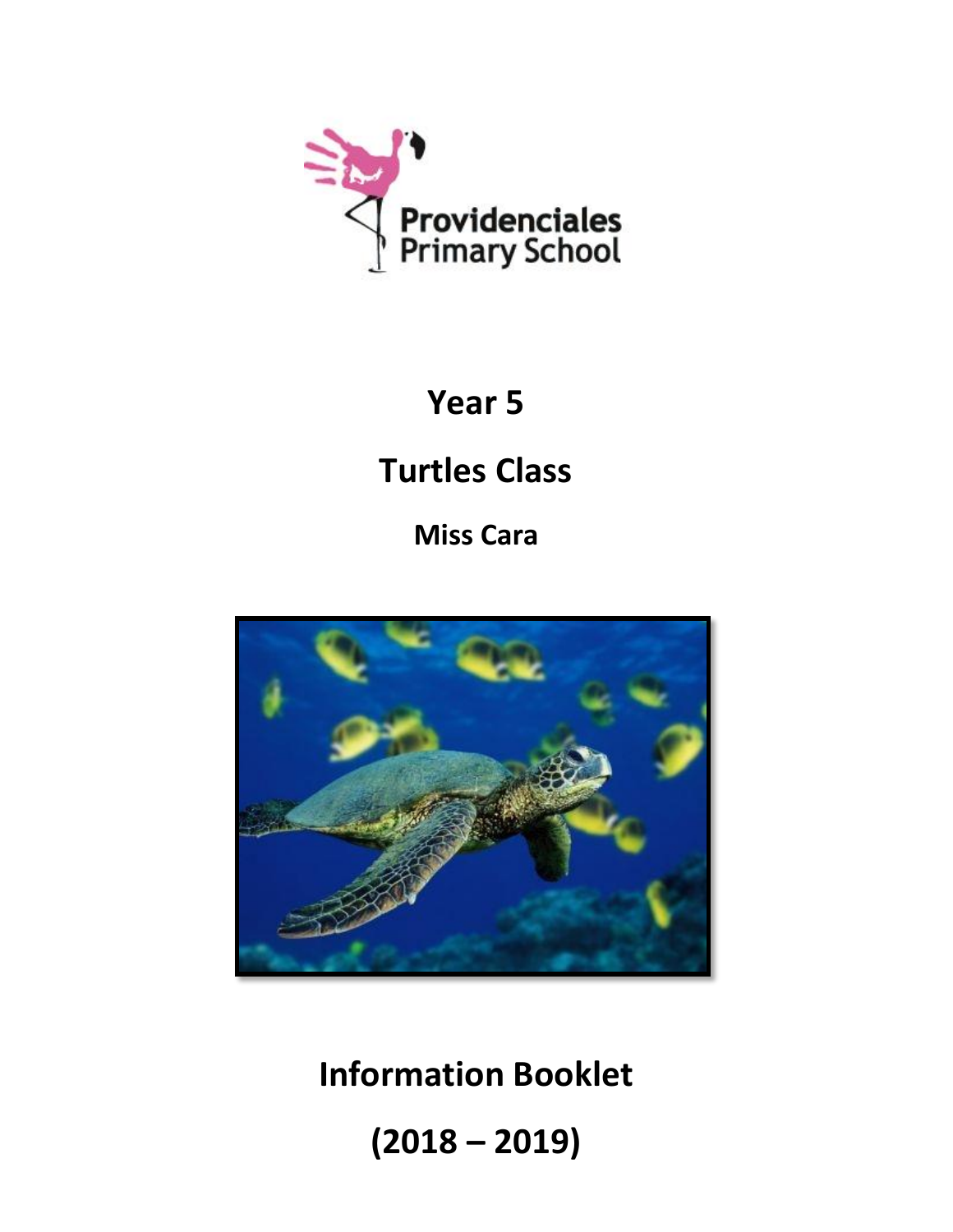#### **Welcome to Year 5!**



Welcome, or welcome back to Provo Primary School! I hope you find the information in this booklet helpful. For the eight years I have been teaching here, I have taught Year 6 for two years, Year 5/6 for one year and year 5 for five years, so many of you probably know me quite well by now! I'd like to give you a little bit of background information for those of you who don't know me. I come from Sunderland near Newcastle in the North-East of England. I have a degree in, and a passion for, languages.

I have 4 years primary teaching experience in the UK (prior to PPS), teaching for 3 years in Year 3/4 and one year in Year 6 and of course the 8 years teaching experience in Year 5 and 6 here too. This has given me great insight into where the children are coming from academically at the start of KS2 and where they need to be by the end!

I am extremely enthusiastic in my approach to teaching, always striving to reach the highest standards and developing the best possible education for children. In return, I have very high expectations of the children in my class. My priority in teaching is to encourage every pupil to recognize his/her potential and to achieve it by using a wide and varied range of techniques, resources and experiences tailored to their individual needs, thus enabling them to become independent, self-confident and enthusiastic lifelong learners.

In this booklet, you will find information about the day to day running of our school as well as more specific details of the curriculum content of this class. **If you have any questions, please come and find me!**

*Miss Cara*

# **STRUCTURE of the DAY:**

- School day begins at 8.15a.m. (students may come into school from 8.00 a.m. but must remain in the walkway and be supervised by a parent until they have access to their class at 8.10a.m.). Learning activities and circle times will begin at 8:15 a.m. so please make every effort to arrive on time. Children will be marked late in the register if they arrive after 8:15a.m.
- Morning break is from 10.00 to 10.30a.m. For a snack, we encourage the students to bring fresh fruit as it helps give energy and focus for the rest of the morning.
- Lunchtime is from 12.30 to 1.15p.m. A varied and healthy menu of cooked lunch is offered or students may bring their own packed lunch. Please try to keep lunch healthy and nutritious. Water is our preferred drink.
- School day ends at 3.00p.m. (unless clubs are being attended). Students should be collected on time after 15 minutes, a 'late fee' is charged as teachers have other responsibilities from 3.15p.m.
- $\frac{1}{\sqrt{2}}$ Should anyone other than a parent be collecting your child at the end of the morning, please make sure you let us know in advance. We will not allow a child to leave school with anyone other than a parent unless we have the necessary permission.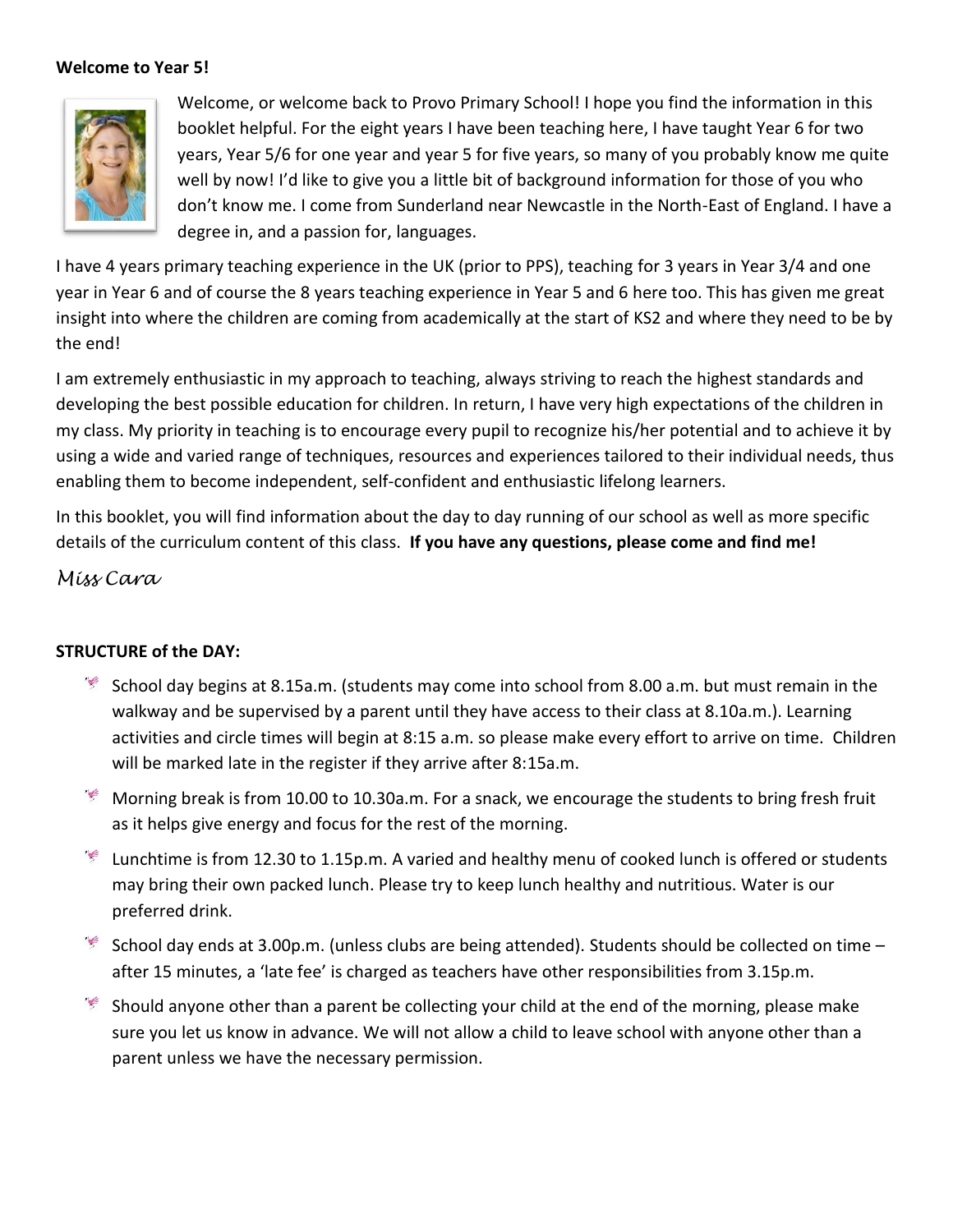#### **UNIFORM:**

Provo Primary School uniform is a turquoise T-shirt (available from the Office), khaki shorts, trousers, skorts or skirt and 'suitable' shoes. Shoes should enclose the whole foot so that recess activities are safe –'flip-flops', heeled sandals etc. are not suitable. Socks should be white and as plain as possible. Hats are a necessity on our island – we have hats as part of our uniform. No jewellery should be worn – although watches and small stud ear-rings are permitted. Long hair should be tied back off the face to ensure safety in science, P.E. and other curriculum areas. Nail varnish should be removed before coming to school.

#### P.E. Kit:

Our P.E. kit is a white, Provo Primary School T-shirt, navy shorts and trainers/sneakers. Long hair should be tied back and no jewellery (including watches) should be worn. It is essential that all children in Key Stage 2 have a hat on PE days.

In Year 5 have two P.E. sessions each week. Our P.E. days are Tuesdays and Thursdays. On these days, children should come to school in P.E. kit, but bring their uniform to change into afterwards. Extra water is needed on these days.

When swimming, a one-piece swimsuit is worn, although UV shirts can be worn on top, and children need a towel.

#### **GENERAL EXPECTATIONS:**

Respect, kindness and positive behaviour and attitude towards school life and those around us are the normal expectations at Provo Primary School. In order that everyone knows what is expected of them and others around them, we have golden rules, which are:

- <sup>\*</sup> Care for myself and others
- 誕 Be honest
- **Work hard**
- Listen
- Look after property

Our school logo is a flamingo. It is made from a handprint. The fingers and thumb help us to remember our five golden rules.

#### Behaviour & Attitude

- $*$  As some of the older members of our school, Year 5 are expected to be our ambassadors and be exemplary role models to the younger children.
- $*$  We have a lot of work to do, so students are expected to be ready to work and fully engaged in all aspects of their lessons.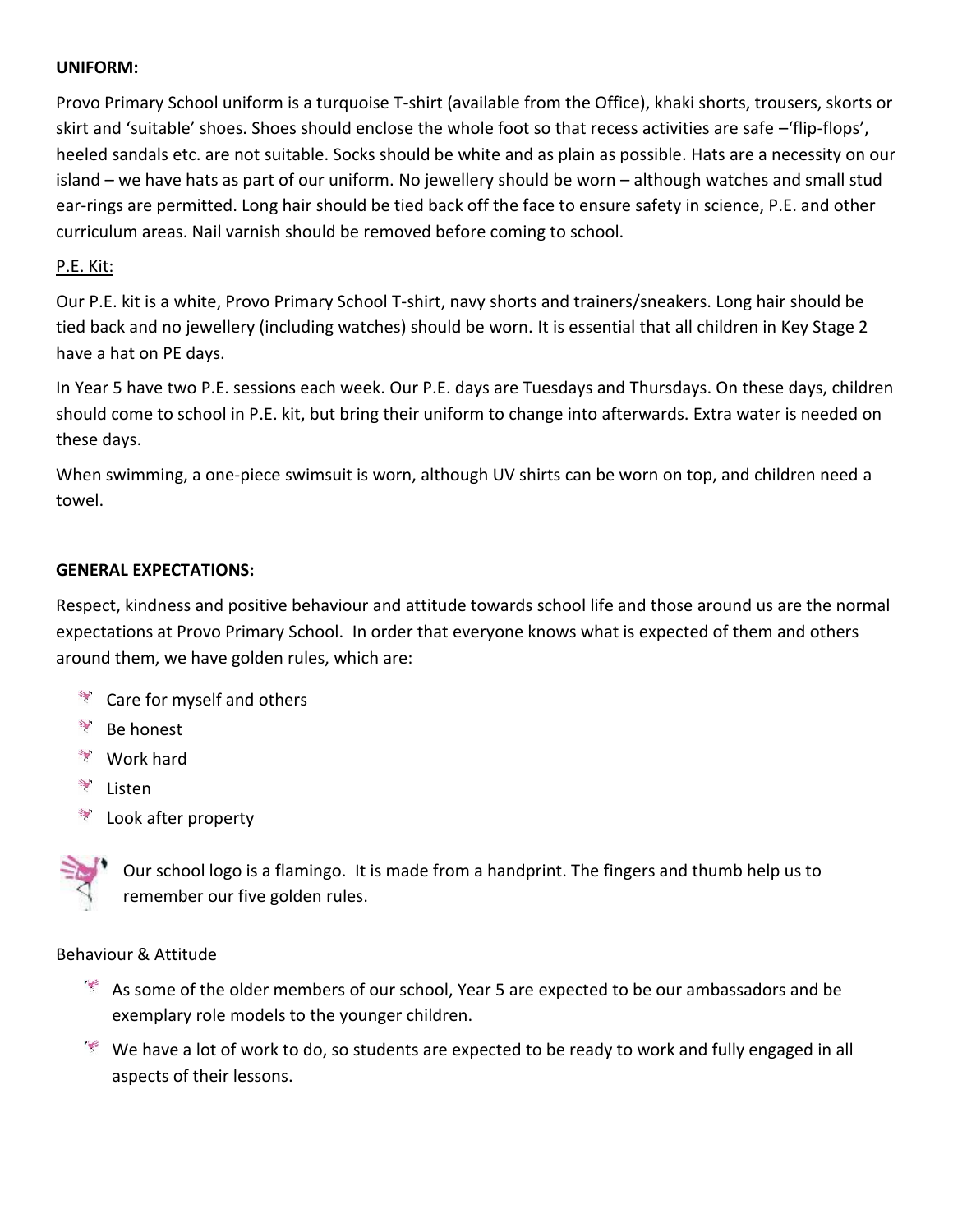# Effort and Achievement

- $*$  As individuals, students are encouraged to achieve their full potential, however, we realize that all students have different strengths and weaknesses, so their rate of progress is judged accordingly. Alongside this, every student is expected to give consistent and significant effort to their work in school. Effort – and attitude – is rewarded by Golden Time weekly and golden pebbles for special, increased effort.
- Numeracy, Reading and/or Writing are assessed regularly in class usually at the end of a topic and definitely at the end of each half term. The results of some of these assessments will be included in written reports that I will send home to parents. These will also be discussed at Parent-Teacher Consultations and used to create targets.
- Parent-teacher Consultation Meetings are held each term. Parents are invited to come to the school and confer with their child's teacher at a scheduled time. A parent or teacher may also request a conference at any time during the school year.
- Written reports are produced and sent home in January and June.

# **SPECIALIST TEACHERS:**

We are also fortunate at Provo Primary that we can have specialist teacher to further enrich our children's learning. This year they include:

Mrs. Niki - Theatre Arts/Dance

Myself/Miss Helen – Spanish/Art/Design Technology. Mrs. Helen will offer addition Spanish/Spanish immersion during her sessions with the class.

Miss Sian, Mrs. Stef and Miss Jane and Mrs. B. (volunteer) – support

#### **TIMETABLE:**

Our curriculum is broad and balanced, giving our students the opportunity to learn and practise skills needed, not only within individual subjects but also in areas that will help them become independent learners.

|        | 8.15-8.55                                     |                         | $8.55 - 9.55$  | $10.25 - 11.25$        |  | $11.30 - 12.30$            | $1.15 - 2.00$               | $2.05 - 2.55$           |
|--------|-----------------------------------------------|-------------------------|----------------|------------------------|--|----------------------------|-----------------------------|-------------------------|
| Σ      | KS <sub>2</sub><br>Assembly<br>$(8.30 - 855)$ |                         | Numeracy       | Science                |  | Literacy/Computing         | Spelling<br>MindUp / R.E.   |                         |
| Б<br>⊢ |                                               | Mental<br>P.E.<br>Maths |                | Numeracy               |  | Literacy                   | P.S.H.E/<br>MindUp          | Spanish                 |
| 3      | <b>Spelling</b>                               | Numeracy<br>(+Tablets)  |                | Science                |  | Literacy<br>(+Laptops)     | ART/DT                      |                         |
| 두      | P.E.<br><b>VCOP</b>                           |                         | <b>VCOP</b>    | Numeracy               |  | Literacy<br>(library time) | Theatre Arts<br>(Mrs. Niki) | Social Studies          |
| ட      | Grammar/<br>Handwriting                       |                         | Social studies | Numeracy<br>(+Tablets) |  | Literacy<br>(+Laptops)     | Celebration<br>Assembly     | Reading/<br>Golden Time |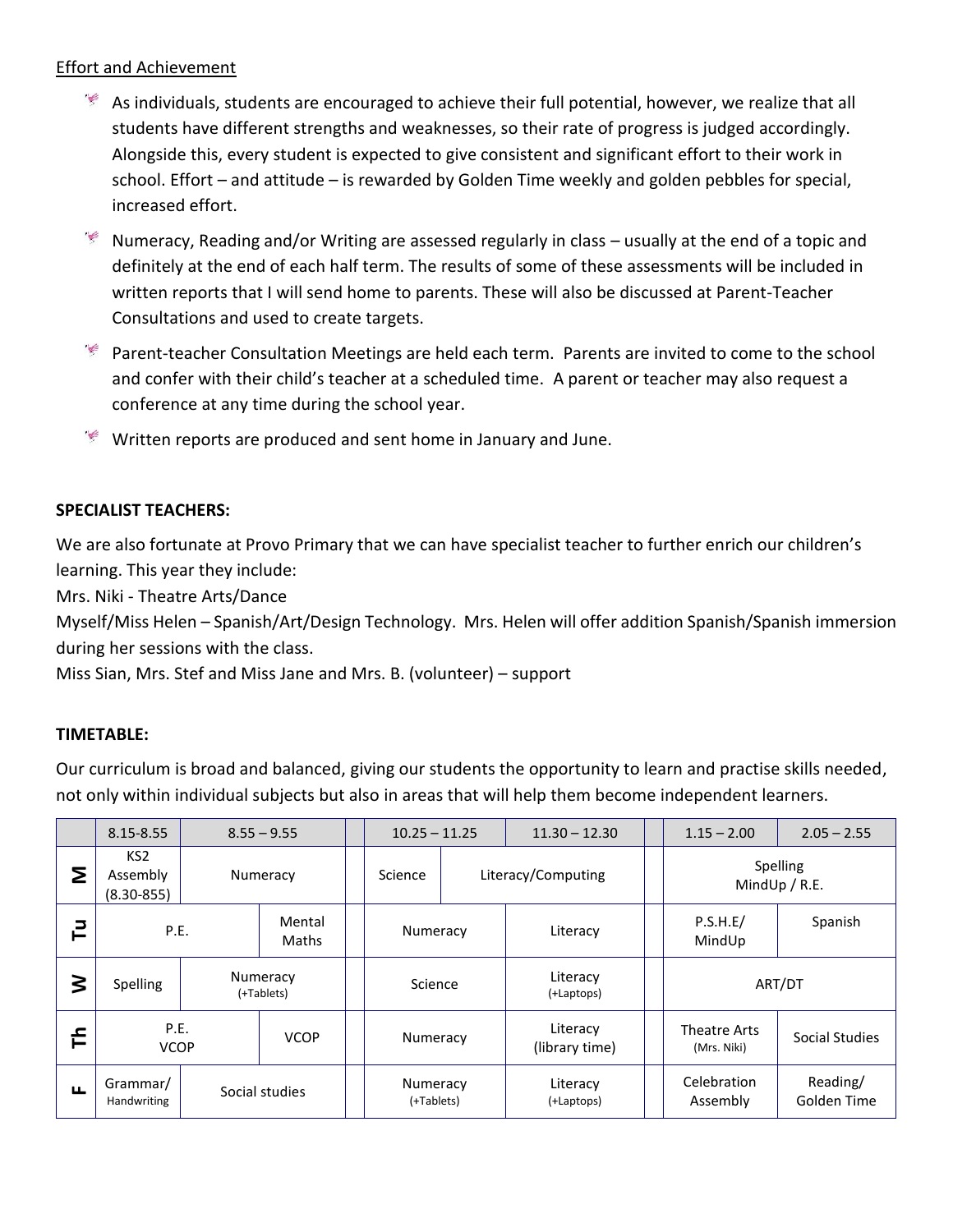# **CURRICULUM:**

# **Literacy:**

In Literacy, we group children within each class and use resources specific to the level of each student. Literacy units will always be taught in line with the Topic / Theme being taught in class. By embedding our literacy work in larger topics, children's writing becomes more purposeful, informed and imaginative. Students are able to draw on knowledge and experiences gained across the curriculum to add detail to their work. We will be covering the following units of work during the year:

| Term 1                                                                                                                          | Term 2                                | Term 3                    |  |  |  |
|---------------------------------------------------------------------------------------------------------------------------------|---------------------------------------|---------------------------|--|--|--|
| Instructions (3 weeks)                                                                                                          | Recounts (3 weeks)                    | Highwayman (3 weeks)      |  |  |  |
| Novels and stories (3 weeks)                                                                                                    | Stories from other cultures (2 weeks) | Transition Unit (3 weeks) |  |  |  |
| Dramatic conventions (2 weeks)                                                                                                  | Poetic Style (2 weeks)                | Narrative poems (2 weeks) |  |  |  |
| Traditional stories, myths and                                                                                                  | Persuasive writing (3 weeks)          | Film narrative (3 weeks)  |  |  |  |
| legends (4 weeks)                                                                                                               |                                       |                           |  |  |  |
| Spelling, handwriting, sentence structure, grammar, punctuation and research skills are taught throughout the year at           |                                       |                           |  |  |  |
| differentiated levels to suit the needs of each individual. Students will be encouraged to read and review books regularly too. |                                       |                           |  |  |  |

#### **Numeracy:**

In Numeracy lessons, children are also grouped with others of similar ability. This allows the teacher to provide appropriate levels of challenge to all students while encouraging partner discussions and group work. Sometimes the school will take the decision to group children across classes, in order to better meet the needs of all students. If this is the case with your child's class, we will inform you of our plans in advance. We cover a variety of topics falling under the main Primary Strategy headings of using and applying Numeracy skills, counting and understanding number, knowing and using number facts, calculating, understanding shape, measuring and handling data.

#### Year 5 Numeracy objectives:

- read, write, order and compare numbers to at least 1,000,000 and determine the value of each digit
- count forwards or backwards in steps of powers of 10 for any given number up to 1,000,000
- interpret negative numbers in context, count forwards and backwards with positive and negative whole numbers, including through 0
- round any number up to 1,000,000 to the nearest 10, 100, 1,000, 10,000 and 100,000
- solve number problems and practical problems that involve all of the above
- read Roman numerals to 1,000 (M) and recognise years written in Roman numerals
- add and subtract whole numbers with more than 4 digits, including using formal written methods (columnar addition and subtraction)
- add and subtract numbers mentally with increasingly large numbers
- use rounding to check answers to calculations and determine, in the context of a problem, levels of accuracy
- solve addition and subtraction multi-step problems in contexts, deciding which operations and methods to use and why
- identify multiples and factors, including finding all factor pairs of a number, and common factors of 2 numbers
- know and use the vocabulary of prime numbers, prime factors and composite (non-prime) numbers
- establish whether a number up to 100 is prime and recall prime numbers up to 19
- multiply numbers up to 4 digits by a one- or two-digit number using a formal written method, including long multiplication for two-digit numbers
- multiply and divide numbers mentally, drawing upon known facts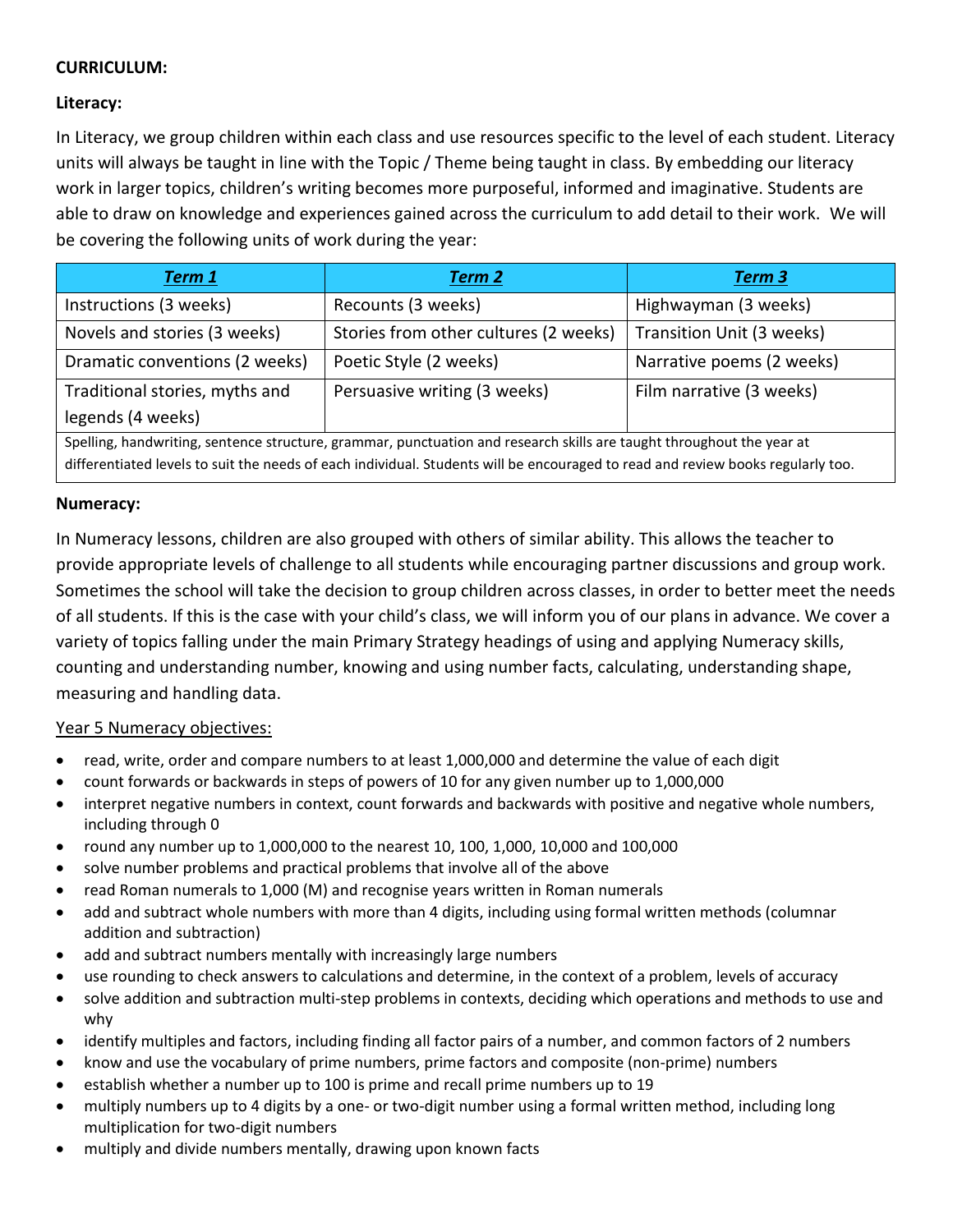- divide numbers up to 4 digits by a one-digit number using the formal written method of short division and interpret remainders appropriately for the context
- multiply and divide whole numbers and those involving decimals by 10, 100 and 1,000
- recognise and use square numbers and cube numbers, and the notation for squared  $(2)$  and cubed  $(3)$
- solve problems involving multiplication and division, including using their knowledge of factors and multiples, squares and cubes
- solve problems involving addition, subtraction, multiplication and division and a combination of these, including understanding the meaning of the equals sign
- solve problems involving multiplication and division, including scaling by simple fractions and problems involving simple rates
- identify multiples and factors, including finding all factor pairs of a number, and common factors of 2 numbers
- know and use the vocabulary of prime numbers, prime factors and composite (non-prime) numbers
- establish whether a number up to 100 is prime and recall prime numbers up to 19
- multiply numbers up to 4 digits by a one- or two-digit number using a formal written method, including long multiplication for two-digit numbers
- solve problems involving addition, subtraction, multiplication and division and a combination of these, including understanding the meaning of the equals sign
- solve problems involving multiplication and division, including scaling by simple fractions and problems involving simple rates
- compare and order fractions whose denominators are all multiples of the same number
- identify, name and write equivalent fractions of a given fraction, represented visually, including tenths and hundredths
- recognise mixed numbers and improper fractions and convert from one form to the other and write mathematical statements  $> 1$  as a mixed number [for example,  $+ = 1$ ]
- add and subtract fractions with the same denominator, and denominators that are multiples of the same number
- multiply proper fractions and mixed numbers by whole numbers, supported by materials and diagrams
- read and write decimal numbers as fractions [for example,  $0.71 =$ ]
- recognise and use thousandths and relate them to tenths, hundredths and decimal equivalents
- round decimals with 2 decimal places to the nearest whole number and to 1 decimal place
- read, write, order and compare numbers with up to 3 decimal places
- solve problems involving number up to 3 decimal places
- recognise the per cent symbol (%) and understand that per cent relates to 'number of parts per 100', and write percentages as a fraction with denominator 100, and as a decimal fraction
- solve problems which require knowing percentage and decimal equivalents of , , , , and those fractions with a denominator of a multiple of 10 or 25
- convert between different units of metric measure [for example, kilometre and metre; centimetre and metre; centimetre and millimetre; gram and kilogram; litre and millilitre]
- understand and use approximate equivalences between metric units and common imperial units such as inches, pounds and pints
- measure and calculate the perimeter of composite rectilinear shapes in centimetres and metres
- calculate and compare the area of rectangles (including squares), including using standard units, square centimetres  $(cm<sup>2</sup>)$  and square metres  $(m<sup>2</sup>)$ , and estimate the area of irregular shapes
- estimate volume [for example, using 1 cm<sup>3</sup> blocks to build cuboids (including cubes)] and capacity [for example, using water]
- solve problems involving converting between units of time
- use all four operations to solve problems involving measure [for example, length, mass, volume, money] using decimal notation, including scaling
- identify 3-D shapes, including cubes and other cuboids, from 2-D representations
- know angles are measured in degrees: estimate and compare acute, obtuse and reflex angles
- draw given angles, and measure them in degrees (°)
- identify:
- angles at a point and 1 whole turn (total 360°)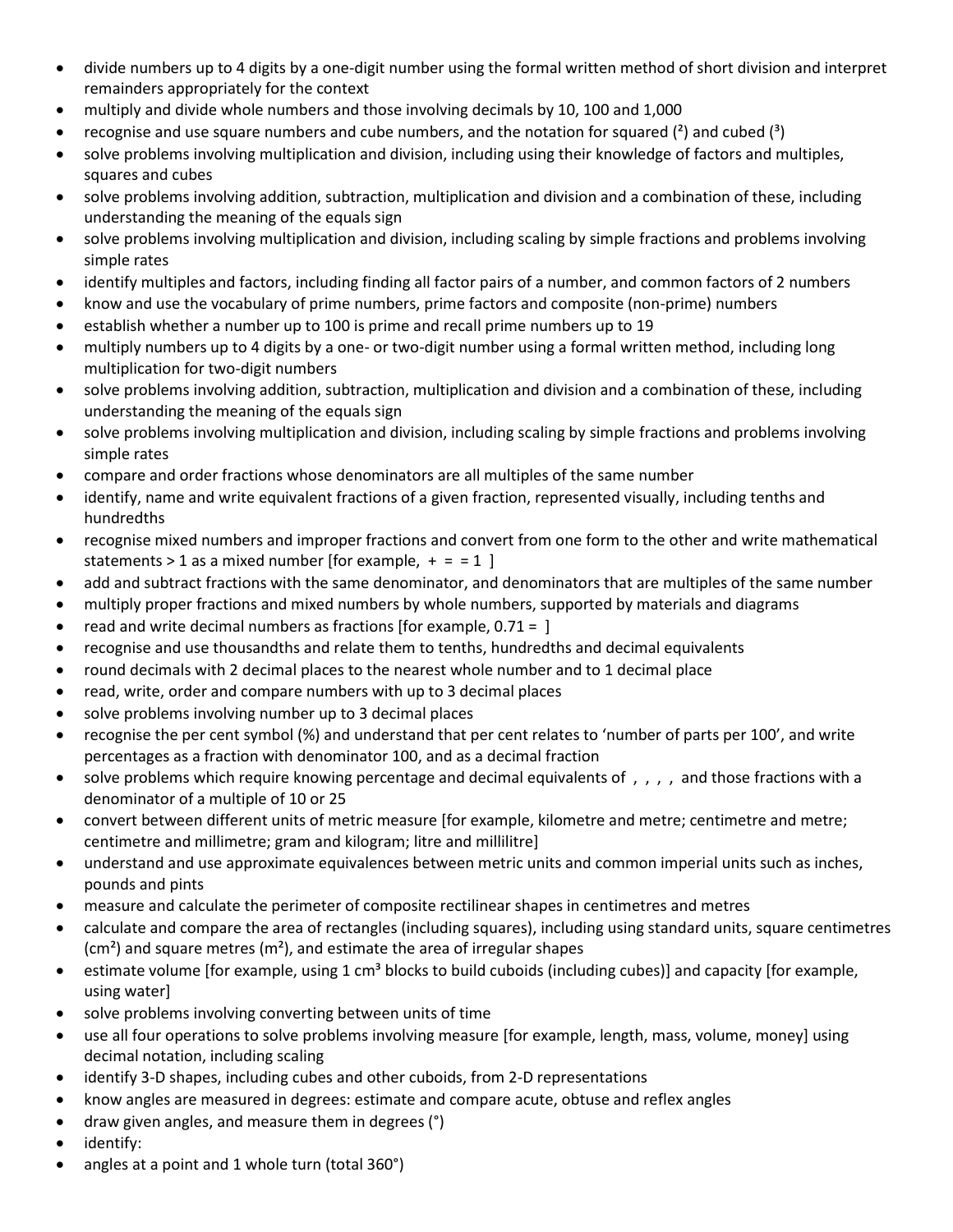- angles at a point on a straight line and half a turn (total 180°)
- other multiples of 90°
- use the properties of rectangles to deduce related facts and find missing lengths and angles
- distinguish between regular and irregular polygons based on reasoning about equal sides and angles
- identify, describe and represent the position of a shape following a reflection or translation, using the appropriate language, and know that the shape has not changed
- solve comparison, sum and difference problems using information presented in a line graph
- complete, read and interpret information in tables, including timetables

#### **Our other curriculum areas:**

In Year 5, we will be approaching our topics through a 'creative curriculum'. By centring learning on one topic area, children are able to apply their newly acquired skills in a meaningful and purposeful way across the curriculum. Children will learn to adopt a multi-disciplined approach to their work in order to research, investigate, reason and inquire.

A brief overview of the topics covered are outlined below, with the linked subjects highlighted:

| <b>Science</b>                                                                                                                                                                     | <b>Social Studies</b>                                                                                                                               | <b>Computing</b>                                                                                             | <b>D.T.</b><br><b>Design</b><br><b>Technology/Art &amp;</b><br><b>Design</b>                                  | P.E.<br>(Physical<br><b>Education</b> )                                                                                                                                                     | P.S.H.E. /<br><b>MindUp</b><br>(Personal,<br><b>Social, health</b><br>and                                                                                                                                                                                                      | <b>R.E.</b><br>(Religious<br><b>Education</b> )                                                                                                                                             |
|------------------------------------------------------------------------------------------------------------------------------------------------------------------------------------|-----------------------------------------------------------------------------------------------------------------------------------------------------|--------------------------------------------------------------------------------------------------------------|---------------------------------------------------------------------------------------------------------------|---------------------------------------------------------------------------------------------------------------------------------------------------------------------------------------------|--------------------------------------------------------------------------------------------------------------------------------------------------------------------------------------------------------------------------------------------------------------------------------|---------------------------------------------------------------------------------------------------------------------------------------------------------------------------------------------|
|                                                                                                                                                                                    |                                                                                                                                                     |                                                                                                              |                                                                                                               |                                                                                                                                                                                             | <b>Economic</b><br><b>Education</b> )                                                                                                                                                                                                                                          |                                                                                                                                                                                             |
| Life cycles<br>Changing<br>state<br>Earth, Sun and<br>Moon<br>Gases around<br>us<br>Light<br>Enquiry in<br>environmental<br>and<br>technological<br>contexts<br>Changing<br>sounds | Aztecs<br>Rainforests<br>What can we learn<br>about recent history<br>from a famous<br>person?<br>Caring for our<br>Coasts<br><b>First Settlers</b> | E-Safety<br>Technology in<br>our lives<br>Multimedia<br>E-Safety<br>Handling data<br>Programming<br>E-Safety | Musical<br>instruments<br>Talking textiles<br>Moving toys<br>Containers<br>Cookery<br>Objects and<br>meanings | Athletics<br>Soccer<br>Basketball<br>Squash /<br>Volleyball<br><b>Personal Fitness</b><br>& Performance<br>Analysis<br>Dance<br>Outdoor &<br>Adventurous<br>activities<br>Swimming<br>Dance | Choice about<br>how I behave<br>Getting<br>Focused<br>Sharpening<br>your senses<br>How I feel as<br>a person<br>Economic<br>Wellbeing<br>and being a<br>Responsible<br>Citizen?<br>It's all about<br>attitude Me<br>in the wider<br>world<br><b>Taking Action</b><br>Mindfully | Why is<br>Muhammed<br>important to<br>Muslims?<br>How do<br><b>Muslims</b><br>express their<br>beliefs<br>through<br>practices?<br>Where did<br>the Christian<br><b>Bible come</b><br>from? |

N.B. Music, Theatre Arts and Spanish programmes will also be delivered in accordance with curriculum expectations for children working at a Year 5 level.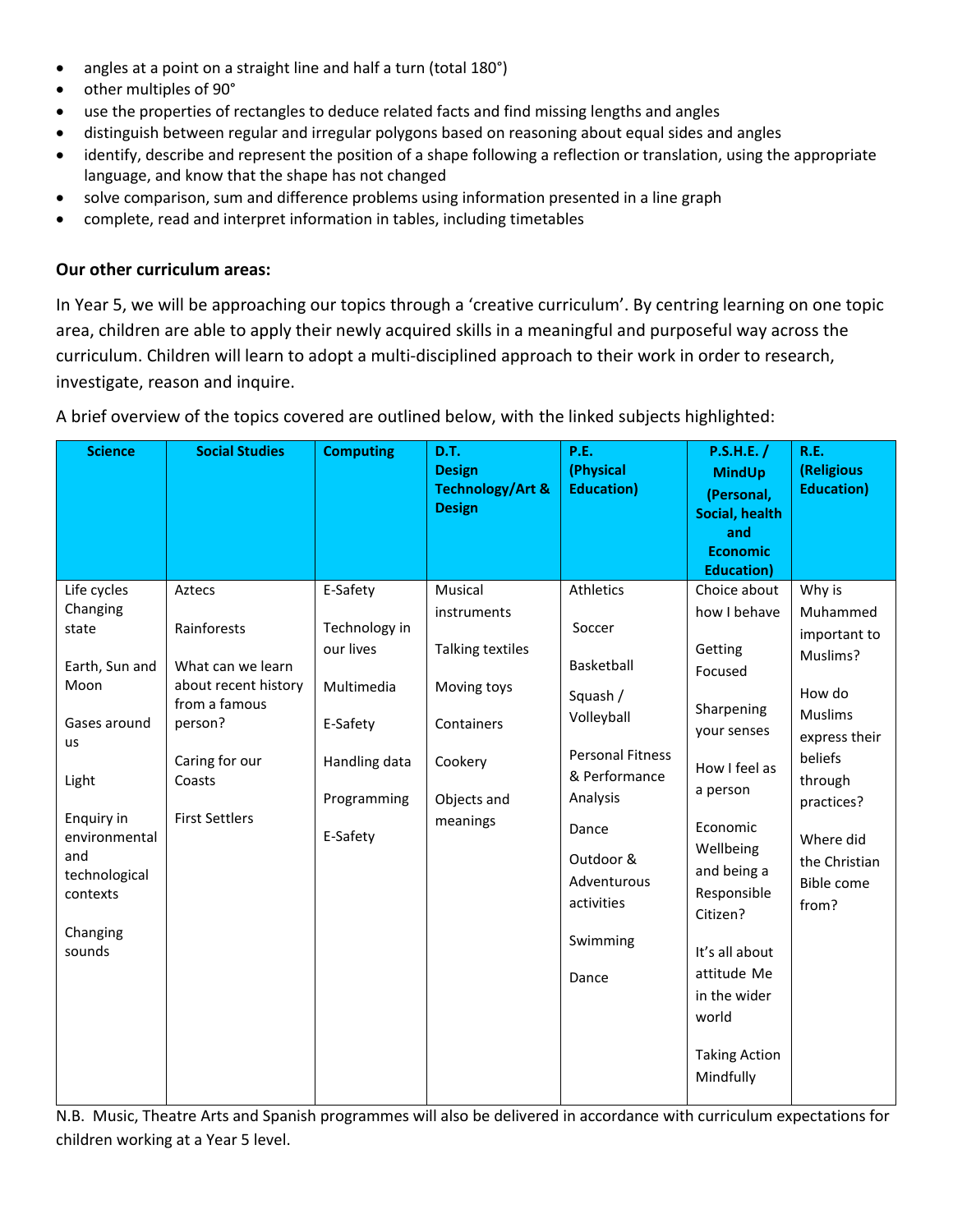# **Growing and Changing Unit in P.S.H.E.**

In Year 5 or 6, depending on the maturity of the group, we cover a unit about 'Growing and Changing'. This unit covers some elements of Science and some Personal, Social, Health and Economic Education (P.S.H.E.). This unit usually takes place in the second term and we will notify you beforehand. We use the UK 'Living and Growing' DVD Programme. We have used this in previous years here at Provo Primary; having carefully reviewed the resource to ensure it is appropriate to the age and needs of our children.

The topics this unit will cover are:

- What happens to the bodies of boys and girls when they reach puberty? For example, we tell the boys that their voices will change during puberty and we explain to the girls about menstruation.
- Does everyone change at the same rate?
- How can I express my feelings positively as I grow up?

We encourage you to discuss any of these areas with your children before, during or after this unit, as children say that they greatly value being able to talk to their parents about these issues.

If you would like to discuss any issues relating to our work on 'Growing and Changing', or would like to find out more about the lessons, I would be happy to talk to you more about it. We can also arrange for an opportunity for you to preview some of the content of these DVDs, if you so wish, so please let me know if you would be interested in this. Please also let me know if you do not wish your child to participate in these sessions.

# **ASSESSMENT - MARKING & FEEDBACK:**

- Our 'Marking and Feedback' policy based on 'success and improvement'. It is designed to clearly show how children have achieved against the learning objective and to identify ways in which they can improve.
- Ways in which teachers mark are standardised across the school.

Here is an outline of the main points of our policy:

At Provo Primary School, we believe that students should receive quality feedback on their work. This may be given in a variety of ways including marking, rewards, oral and body language (smiles, thumbs up, eye contact etc.). Research shows that oral feedback is the most natural and effective for children. Feedback, in whatever form is powerful and must focus on success **and** improvement.

# **Literacy and written work:**

The following symbols will be used consistently across the school:

- *sp* In margin to highlight incorrect spelling somewhere on that line. Student locates and corrects it.
- **^** Omission
- **//** New paragraph or new line in poetry
	- Circle non-existent or incorrectly placed punctuation, including capitals.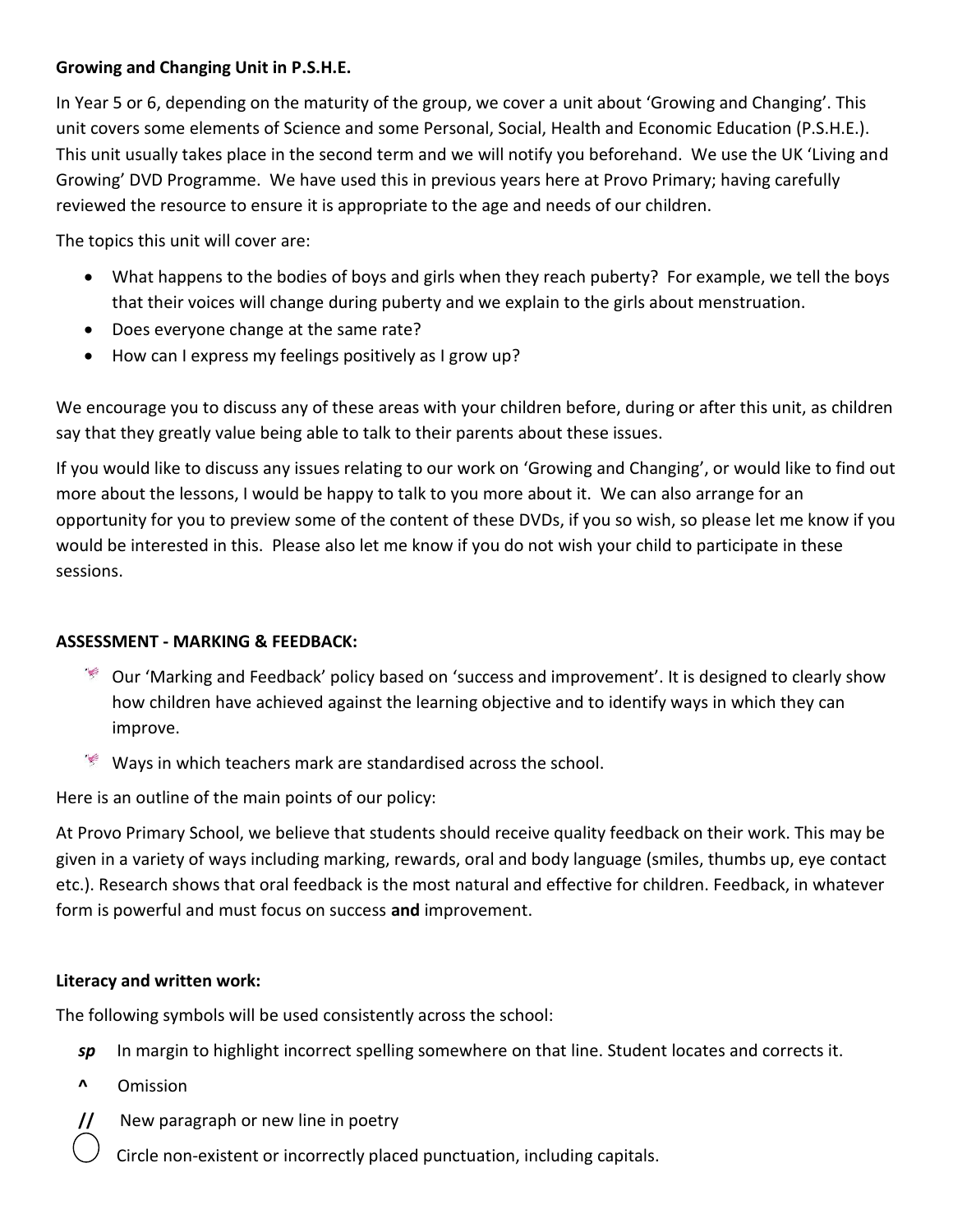### **Numeracy:**

The purpose of marking is primarily diagnostic. It will communicate whether the child is successful and should act as a motivator. Comments made should encourage the child to feel safe when tackling problems and will encourage further development.

- $\checkmark$  correct answer in Numeracy
- incorrect answer in Numeracy
- C incorrect work now corrected

As part of the plenary at the end of lessons or when completing units of work, children will be encouraged to self-assess using a range of written or visual means.

We will also be using a variety of self and peer assessments allowing the children to take more ownership of their learning.

#### **HOMEWORK:**

Homework contributes toward building responsibility, self-discipline and lifelong learning habits. At the top end of the school, it is also a starting point for preparing them for secondary school. It is our intention to assign relevant, challenging and meaningful homework assignments that reinforce classroom learning objectives. Homework will provide students with the opportunity to apply information they have learned, complete unfinished class assignments, and develop their ability to work independently. Homework is modified to suit the individual needs of each student.

#### **Homework can have several purposes:**

- **practice** exercises to reinforce or embed learning in class
- **preview** assignments to prepare for subsequent lessons
- **extension** activities to transfer learned skills or concepts to new situations
- **creative** activities to integrate many skills toward the production of a response or product

By Year 5, the quantity of homework begins to increase and the expectation is that students should be working at home regularly. All homework links to classwork and therefore most of it should be able to be done independently. As this is the first term homework for this term is as follows:

| Subject:  | Set:   | Due:   |
|-----------|--------|--------|
| Spellings | Monday | Friday |
| Literacy  | Monday | Friday |
| Numeracy  | Monday | Friday |
| Science   | Monday | Monday |

\*However the following term this will increase and remain at Literacy and Numeracy twice a week: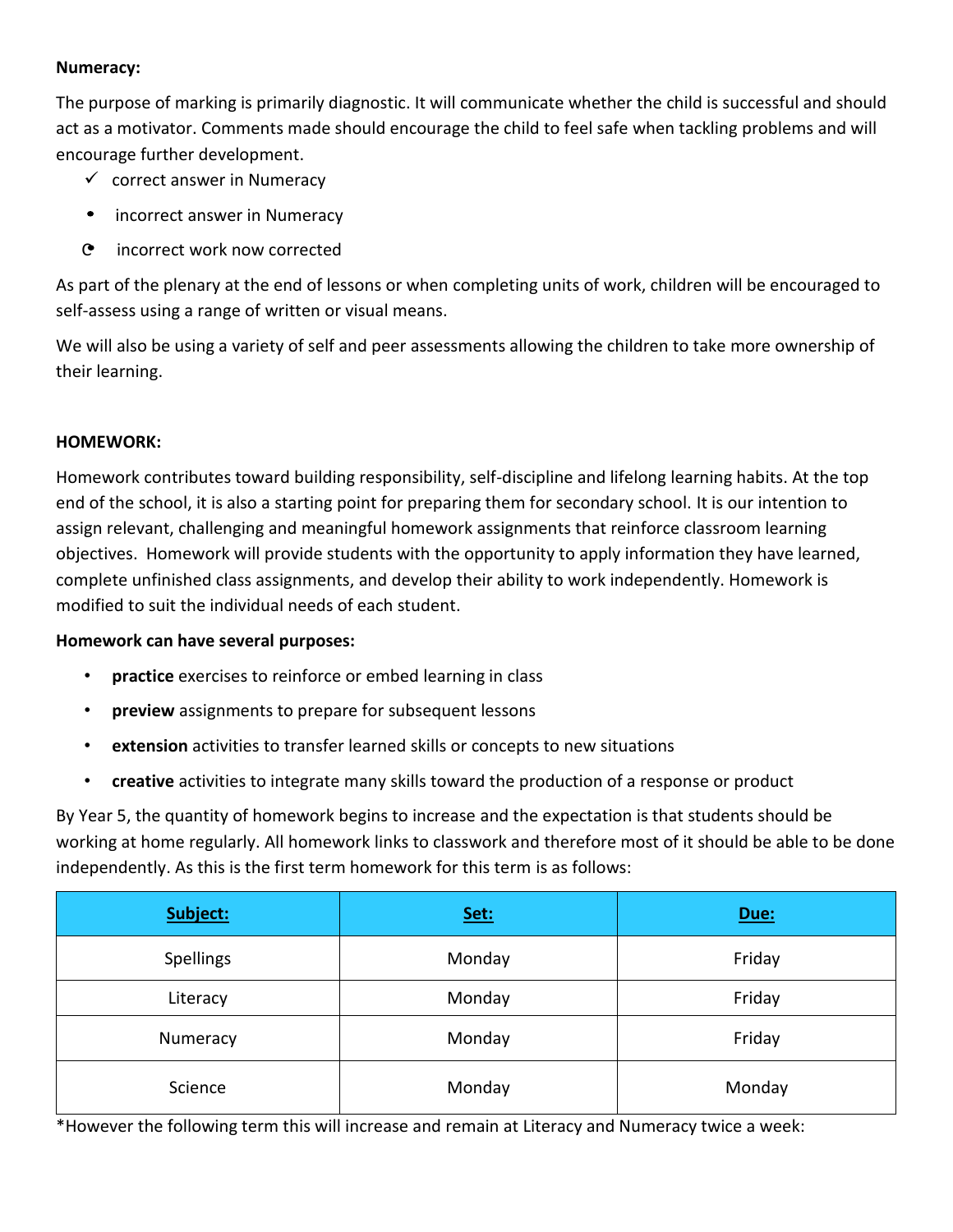#### **AFTER-SCHOOL CLUBS:**

After school clubs are offered to all age groups. The focus of our clubs ranges widely, covering such areas as Sports, Art, Computers, Drama and Music. We also offer a Homework Club. After-school tutoring is also available, enquire for pricing at the office and speak with the teacher you would wish to tutor your child to discuss timings.

### **HOW CAN YOU HELP?**

- Encourage your child to read regularly and complete reading logs or reading diaries.
- Discuss homework with your child and encourage them to do their best and provide a suitable space and time for homework to be completed.
- $\mathscr{L}$  Sign your child's homework diary on a weekly basis.
- Encourage and help with the regular practice of spellings and times tables.
- $\frac{1}{\sqrt{2}}$ Talk to your child positively about their day.
- 手 Read and respond to assessment information and eeports shared with you about your child's progress.
- $\frac{1}{2}$ Provide healthy snacks and lunches.
- 季 Label all clothes and equipment including lunch boxes.
- Remind your child to wear P.E. kit in on Tuesday and Thursday and bring their uniform.
- Please send a letter / note regarding any absence from school.
- $\frac{1}{\sqrt{2}}$ Provide enough water for daily needs (more on P.E. days).
- 奏 Check email regularly for updates on school information and events.

#### **COMMUNICATION:**

- $*$  I will provide a termly or half-termly newsletter detailing the work being covered in that time. It will also include information relevant to that class, detail of visits / visitors and special events taking place. This not only gives you an overview of your child's work, but also allows you to perhaps add resources, expertise or experiences you (or a friend / family member / associate) may have access to.
- $*$  There may be trips organised throughout the year Information such as times and costs will be given as early as possible.
- $*$  Parent helpers in classrooms: any offer of help whether regularly or for specific events will be gratefully received. Please give your name and contact information to me, along with how you would be willing to help.
- Open door policy: if you have any questions / problems / issues, PLEASE come and speak to me. The beginning and end of the day are easiest for me and if it requires longer, I am willing to make an appointment to meet with you at a mutually convenient time.